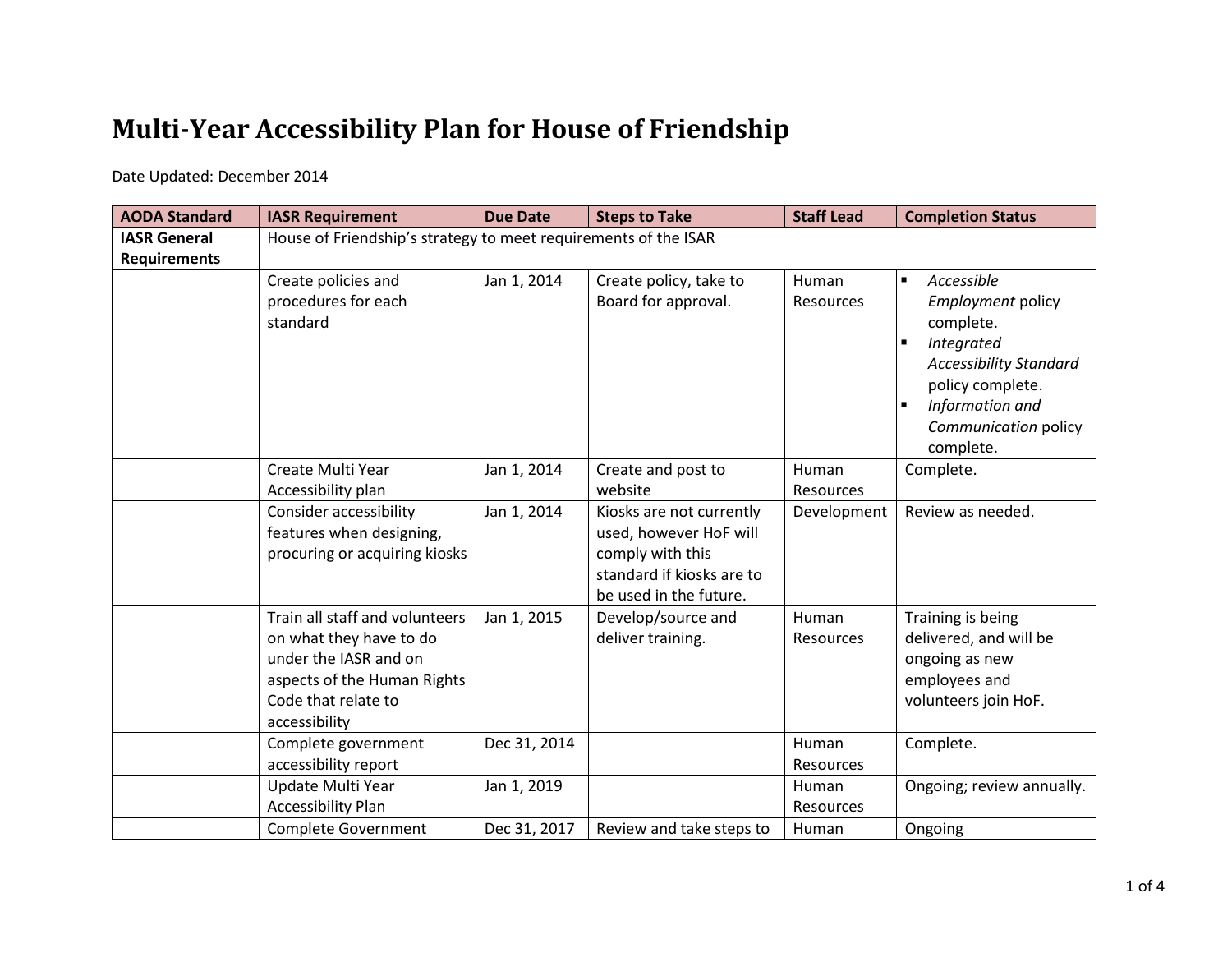|                                                   | <b>Accessibility Report</b>                                                                           |              | comply with the<br>standards applicable to<br>the report required.                                                                                                                                                                                                             | Resources          |                                                                                                                      |
|---------------------------------------------------|-------------------------------------------------------------------------------------------------------|--------------|--------------------------------------------------------------------------------------------------------------------------------------------------------------------------------------------------------------------------------------------------------------------------------|--------------------|----------------------------------------------------------------------------------------------------------------------|
|                                                   | <b>Complete Government</b><br><b>Accessibility Report</b>                                             | Dec 31, 2020 | Review and take steps to<br>comply with the<br>standards applicable to<br>the report required.                                                                                                                                                                                 | Human<br>Resources | Ongoing                                                                                                              |
| <b>Information &amp;</b><br><b>Communications</b> |                                                                                                       |              |                                                                                                                                                                                                                                                                                |                    |                                                                                                                      |
|                                                   | Upon request, make<br>emergency and public safety<br>information accessible to<br>those requiring it. | Jan 1, 2012  | Program participants are<br>notified this information<br>is available upon request.<br>Depending on the needs,<br>this may be done in-<br>house, or the format may<br>need to be sourced<br>externally.                                                                        | All Programs       | Complete.                                                                                                            |
|                                                   | All new internet websites<br>and web content on those<br>sites must conform to<br>WCAG 2.0 level A    | Jan 1, 2014  | Not applicable at this<br>time (no new websites or<br>significant changes to<br>current website)                                                                                                                                                                               | Development<br>/IT | Development of a new<br>website will conform to<br>WCAG 2.0 Level A and will<br>be identified in the RFP<br>process. |
|                                                   | Make feedback processes,<br>such as surveys or comment<br>cards, accessible upon<br>request.          | Jan 1, 2015  | <b>Accessible Service</b><br>Feedback Form and other<br>ways of receiving this<br>information is outlined<br>on the HoF website.<br>Identify in-house ways to<br>make information<br>accessible, as well as<br>external resources that<br>meet the needs of the<br>individual. | Development        | Complete.                                                                                                            |
|                                                   | Make information about the                                                                            | Jan 1, 2016  | Identify in-house ways to                                                                                                                                                                                                                                                      | All Programs       | In progress.                                                                                                         |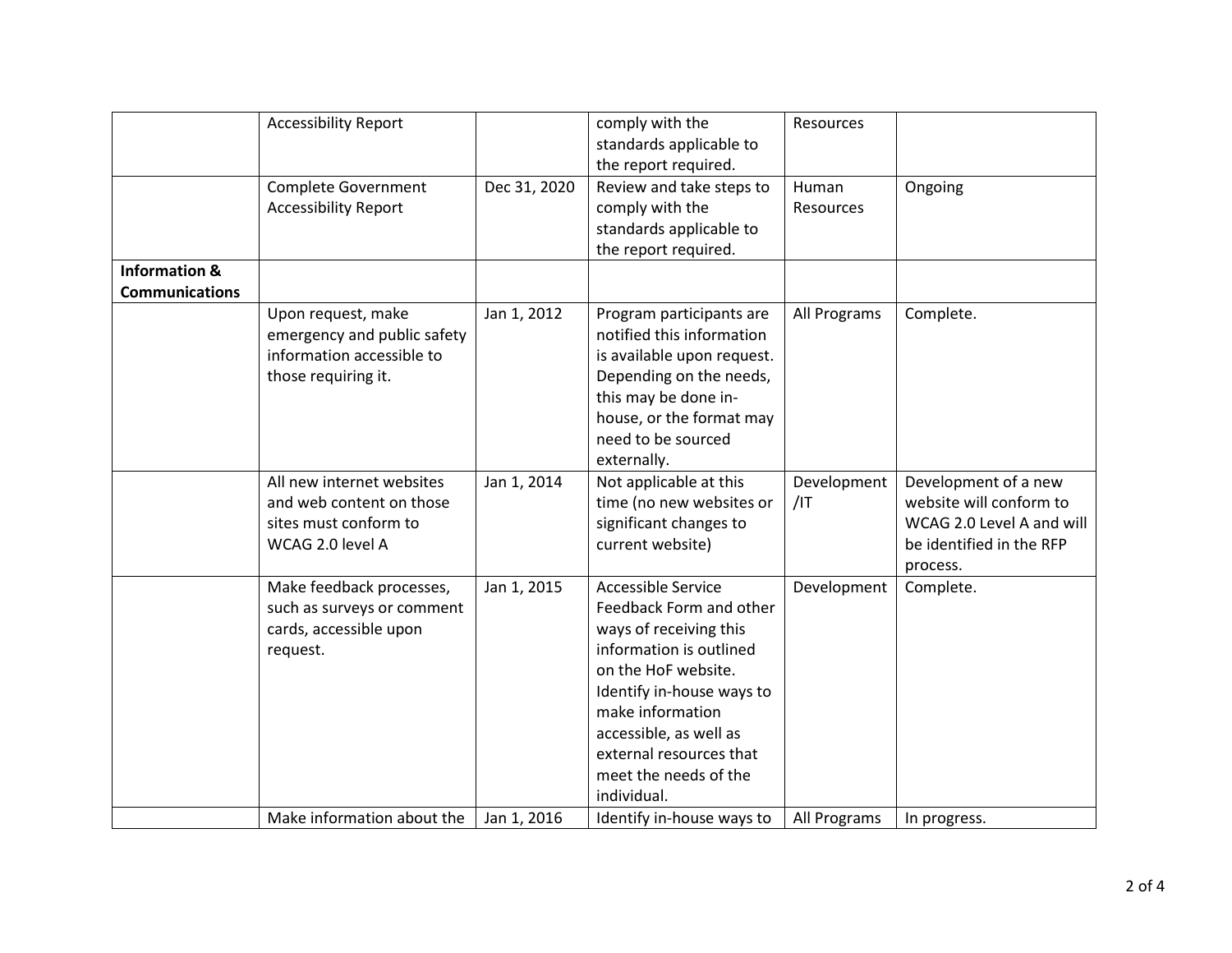|                   | organization's goods,         |             | make information           |             |                            |
|-------------------|-------------------------------|-------------|----------------------------|-------------|----------------------------|
|                   | services and facilities       |             | accessible, as well as     |             |                            |
|                   | accessible upon request       |             | external resources that    |             |                            |
|                   |                               |             | meet the needs of the      |             |                            |
|                   |                               |             | individual.                |             |                            |
|                   | All internet website and      | Jan 1, 2021 | Ensure future website      | Development | Development of a new       |
|                   | website content must          |             | conforms with WCAG 2.0     | $/$ IT      | website will conform to    |
|                   | conform to WCAG 2.0 level     |             | level AA.                  |             | WCAG 2.0 Level AA and      |
|                   | AA (excluding live captioning |             |                            |             | will be identified as part |
|                   | and audio description)        |             |                            |             | of the RFP process.        |
| <b>Employment</b> | When necessary, provide       | Jan 1, 2012 | Information regarding      | Human       | Complete.                  |
|                   | individual plans to help      |             | House of Friendship's      | Resources   |                            |
|                   | employees with disabilities   |             | accessibility policies are |             |                            |
|                   | during an emergency or        |             | provided with the 'new     |             |                            |
|                   | emergency information         |             | hire' package provided by  |             |                            |
|                   | that's provided in a way that |             | HR. Information will be    |             |                            |
|                   | accommodates the              |             | provided in a way that     |             |                            |
|                   | employee's needs.             |             | meets the needs of the     |             |                            |
|                   |                               |             | employee.                  |             |                            |
|                   | Notify employees, potential   | Jan 1, 2016 | Job posting section of the | Human       | Complete.                  |
|                   | hires and the public that     |             | website notifies the       | Resources   |                            |
|                   | accommodations can be         |             | public to contact HR if    |             |                            |
|                   | made during recruitment,      |             | they require               |             |                            |
|                   | assessment and selection      |             | accommodation through      |             |                            |
|                   | processes for people with     |             | the recruitment process.   |             |                            |
|                   | disabilities                  |             |                            |             |                            |
|                   | Notify new hires and staff of | Jan 1, 2016 | Information regarding      | Human       | Complete.                  |
|                   | policies for accommodating    |             | House of Friendship's      | Resources   |                            |
|                   | employees with disabilities   |             | accessibility policies are |             |                            |
|                   |                               |             | provided with the 'new     |             |                            |
|                   |                               |             | hire' packaged provided    |             |                            |
|                   |                               |             | by HR. Information will    |             |                            |
|                   |                               |             | be provided in a way that  |             |                            |
|                   |                               |             | meets the needs of the     |             |                            |